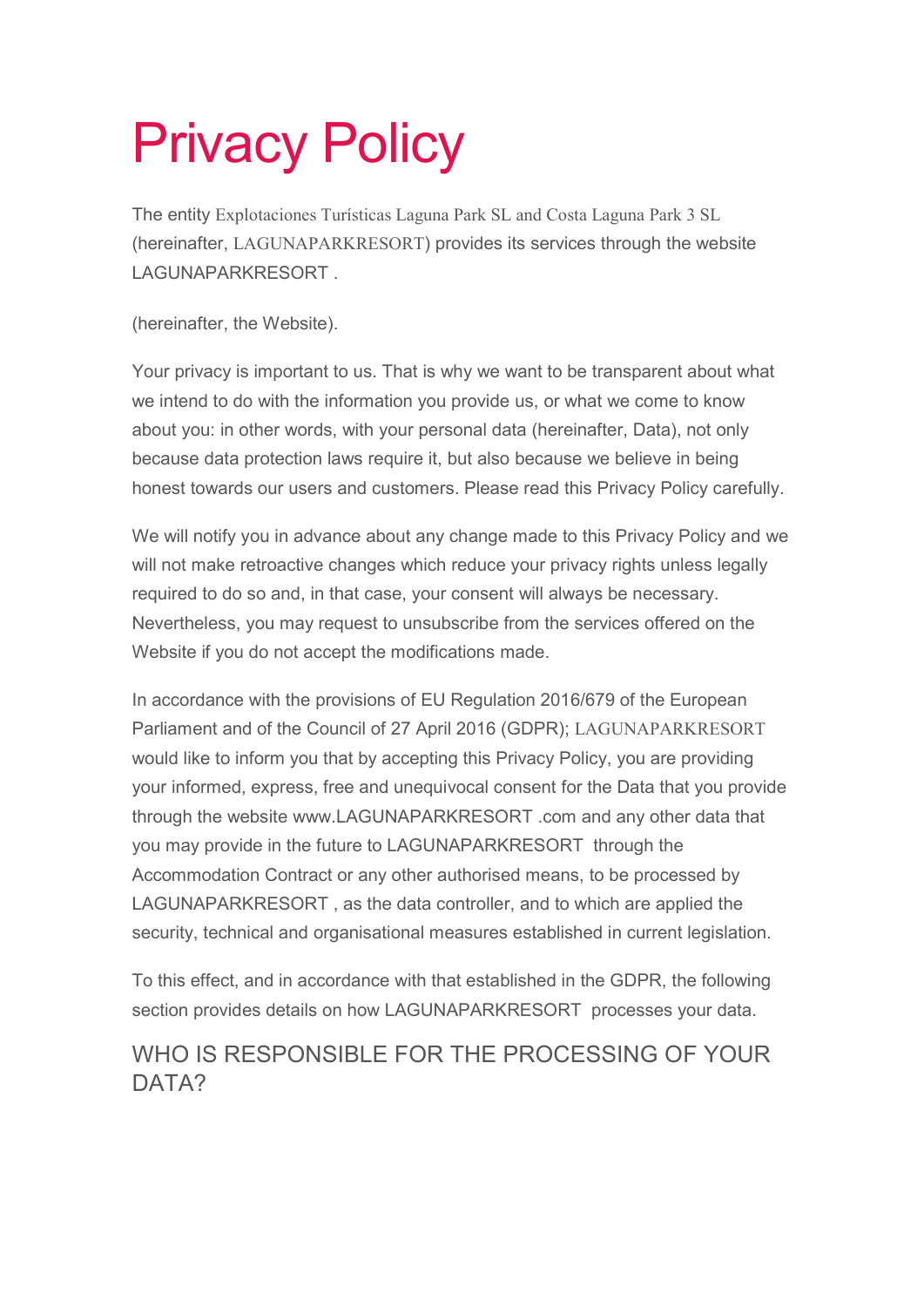Datos Explotadoras Explotaciones Turísticas Laguna Park SL CIF: B38078796

Costa Laguna Park 3 SL CIF: B38347993 E-mail: info@lagunaparkresort.com

## WHAT IS THE PURPOSE OF PROCESSING YOUR DATA?

Depending on the User' srequests, the purpose of processing your personal data is as follows:

-Managing reservations, including managing payments (where relevant) and managing your requests and preferences

-Managing your subscription to our Newsletter for periodically sending information

-Managing the commercial communications that are sent containing offers and promotions from LAGUNAPARKRESORT by electronic and/or conventional means, if the User has expressly consented to this

-Managing your requests for information and contact from LAGUNAPARKRESORT through the means established for this

-Managing the accommodation service and/or other possible contracted services

-Managing the surveys and/or evaluations conducted in relation to the quality of the service provided by LAGUNAPARKRESORT

-If you send us your CV, we will process your data in order to evaluate and manage your employment request, and if applicable, make the necessary updates for participating in the various staff selection processes in the chain's different hotels

#### WHAT ARE THE LEGAL GROUNDS FOR PROCESSING YOUR DATA?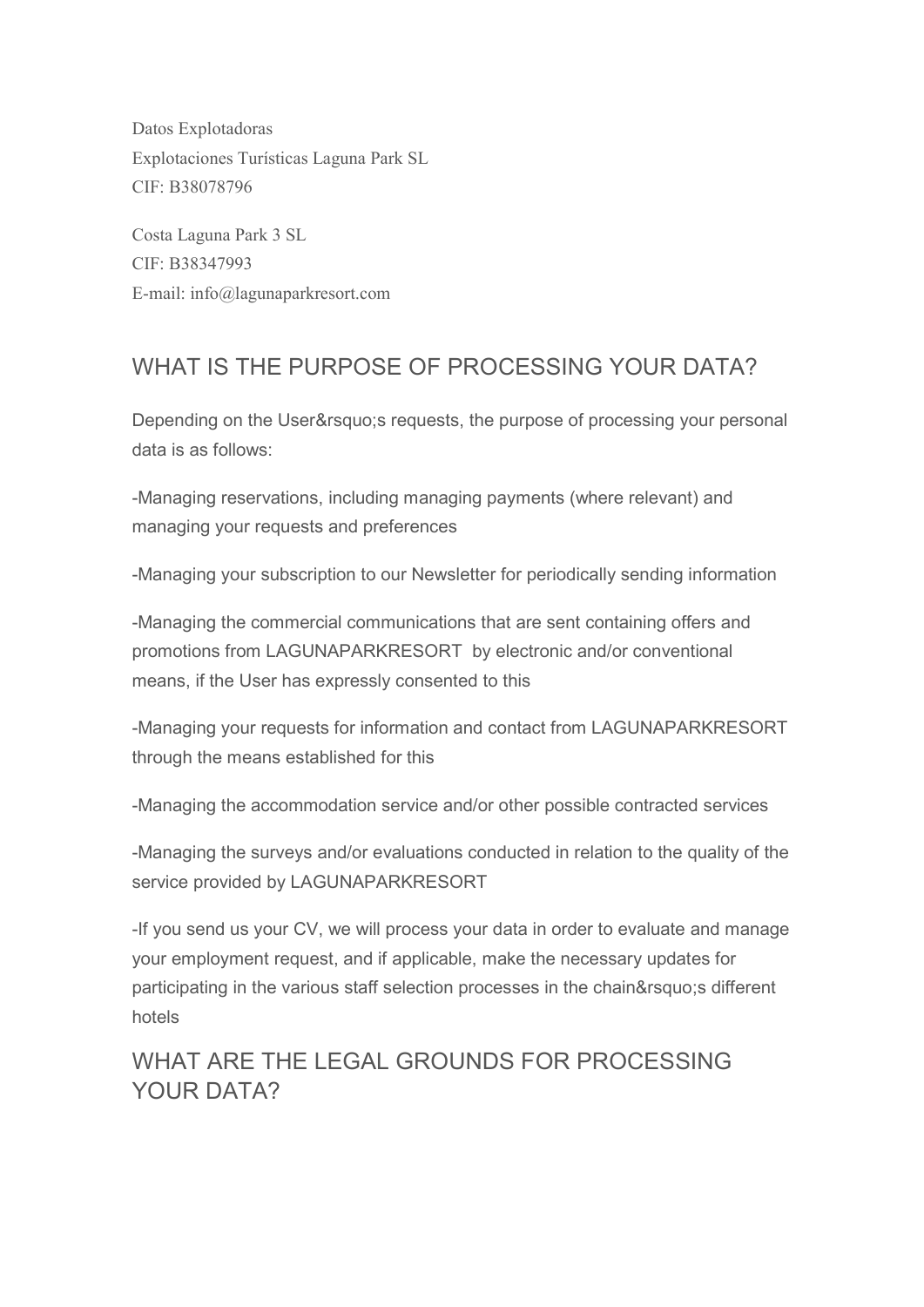The legal basis for processing your data is your consent. Your data will be processed on the basis of the various purposes detailed in the previous section, and based on the consent which is requested of you.

In addition, if it is necessary to process the User' a data to comply with a legal obligation or to implement the existing contractual relationship between LAGUNAPARKRESORT and the User, this processing will be legitimised due to being necessary for carrying out these purposes.

### TO WHICH RECIPIENTS WILL YOUR DATA BE SENT?

For organisational and operational reasons and out of necessity, Explotaciones Turísticas Laguna Park SL and Costa Laguna Park 3 SL E-mail: info@lagunaparkresort.com may engage the services of advisers, professionals, or similar to carry out the processing of your personal data on behalf of Explotaciones Turísticas Laguna Park SL and Costa Laguna Park 3. This processing on behalf of third parties is regulated in a written agreement or in any other way that can certify it being performed and its content, expressly specifying that the data controller will process the data according to the instructions of Explotaciones Turísticas Laguna Park SL and Costa Laguna Park 3 and shall not apply them or use them for purposes other than those provided in said agreement, nor shall they communicate them, even for their conservation, to other persons.

There will be no cession, transmission or transfer of personal data except if required by law or at the request of the Public Administration or the Autonomous Institutions and it is carried out within the scope of the functions that the law expressly attributes to them.

If there is a cession, transmission or transfer of personal data outside of the cases determined, the owner of personal data will be informed in advance by giving his/her consent if appropriate.

#### WHAT ARE YOUR RIGHTS WHEN YOU PROVIDE US WITH YOUR DATA?

Any person has the right to obtain confirmation of whether LAGUNAPARKRESORT is processing personal data which concerns them.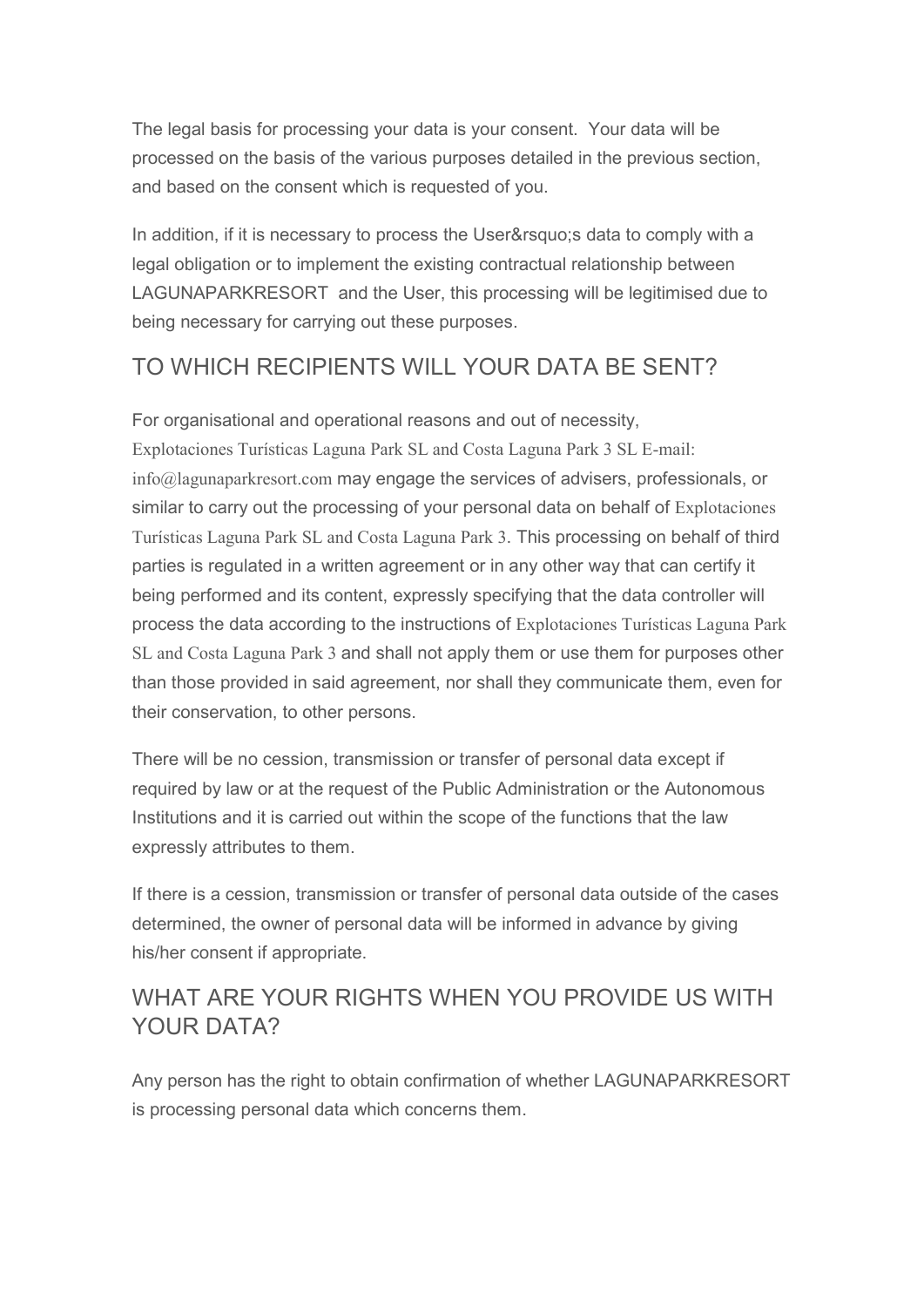You may also exercise your rights under the legislation in force: the rights of access, rectification, erasure and objection, restriction, data portability and to not be the subject of automated individual decision-making.

You also have the right to withdraw your consent at any time.

You can exercise your rights by any means which allow the dispatch and reception of your request to be proven. The request must be addressed to LAGUNAPARKRESORT , using the details included in the 'Data Controller' section, and displaying the reference 'Data Protection'. The request must include: Your name, surname(s) and a photocopy of your national identity document, written details of your specific request and an address to which notifications may be sent.

If you are not satisfied with how LAGUNAPARKRESORT responds to the exercise of your rights, you have the right to file a rights protection claim before the Supervisory Authority.

## HOW DID WE COLLECT YOUR DATA?

The personal data subject to processing by LAGUNAPARKRESORT was provided by you by completing a reservation request, sending your CV through the `work with us´ section, registering for the newsletter through our website, or by signing the relevant contract for Accommodation or other types of Services.

LAGUNAPARKRESORT hereby informs you of processing the following types of data:

-Identification data (Name and Surname/s)

-Contact data (Postal and e-mail addresses and movile telephone number)

-Personal data (Nacionality, date of birth and sex)

-Credit card information, necessary for the payment of the reservation or as a guarantee of the same

-In the section Work with us: academic and professional data (work experience)

We never process specially protected data.

OTHER DATA THAT WE PROCESS (VIDEOSURVEILLANCE):